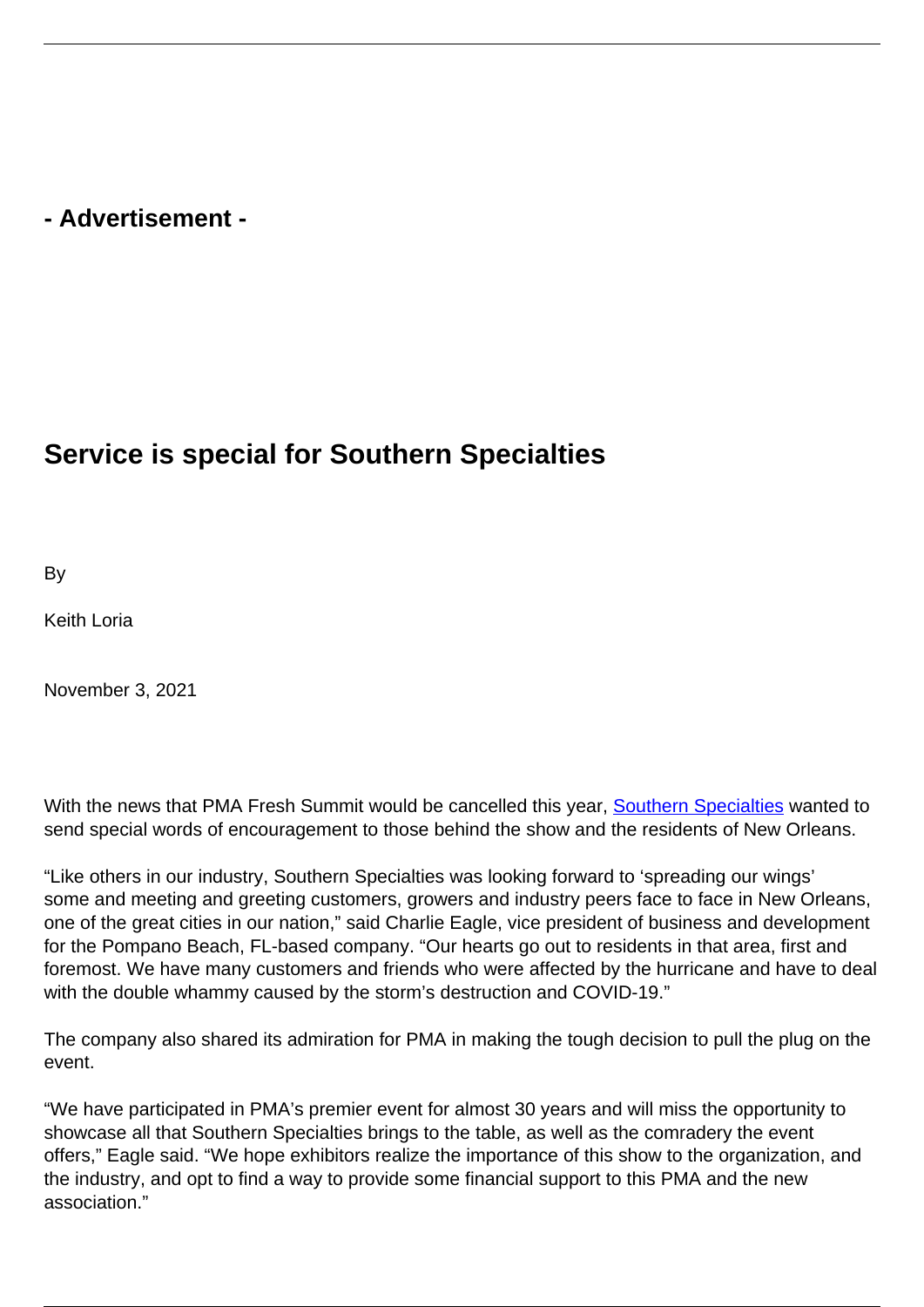

With a menu of more than 250 SKUs, Southern

Specialties has lots to show retailers, club stores, foodservice distributors, home menu providers and wholesalers this year.

That's why it was planning a presentation for every consumer, which includes its Southern Selects branded line of value-added produce, as well as its bulk specialty products grown in the Americas," Eagle said. "This year's Fresh Ideas Showcase was to include our Southern Selects organic French beans and organic asparagus line."

Sweet baby broccoli, Brussels sprouts, broccoli florets, butternut squash and a line of processed products are just some of the newer offerings the company would have had on display in its exhibit space.

"Of course, our green, white and purple asparagus, authentic heirloom tomatoes and lineup of specialty peas are among the products customers seek us out for," Eagle said. "Our team was ready to be on hand to meet, greet and inform but we will have to wait until next year's Fresh Summit to put on the 'big splash.'"

Southern Specialties is looking forward to what it feels will be a strong upcoming season.

"The foodservice sector is coming back, some, and we are hopeful that COVID-19 will start to slow," Eagle said. "Investments we made pre-COVID-19 are bringing opportunities for our customers. Our consolidation services have spiked as customers gain efficiencies through our one-stop shopping capabilities."

Over the years, the company has used the tag lines, "Service is our specialty. Specialty is our service," and "Let's grow something special."